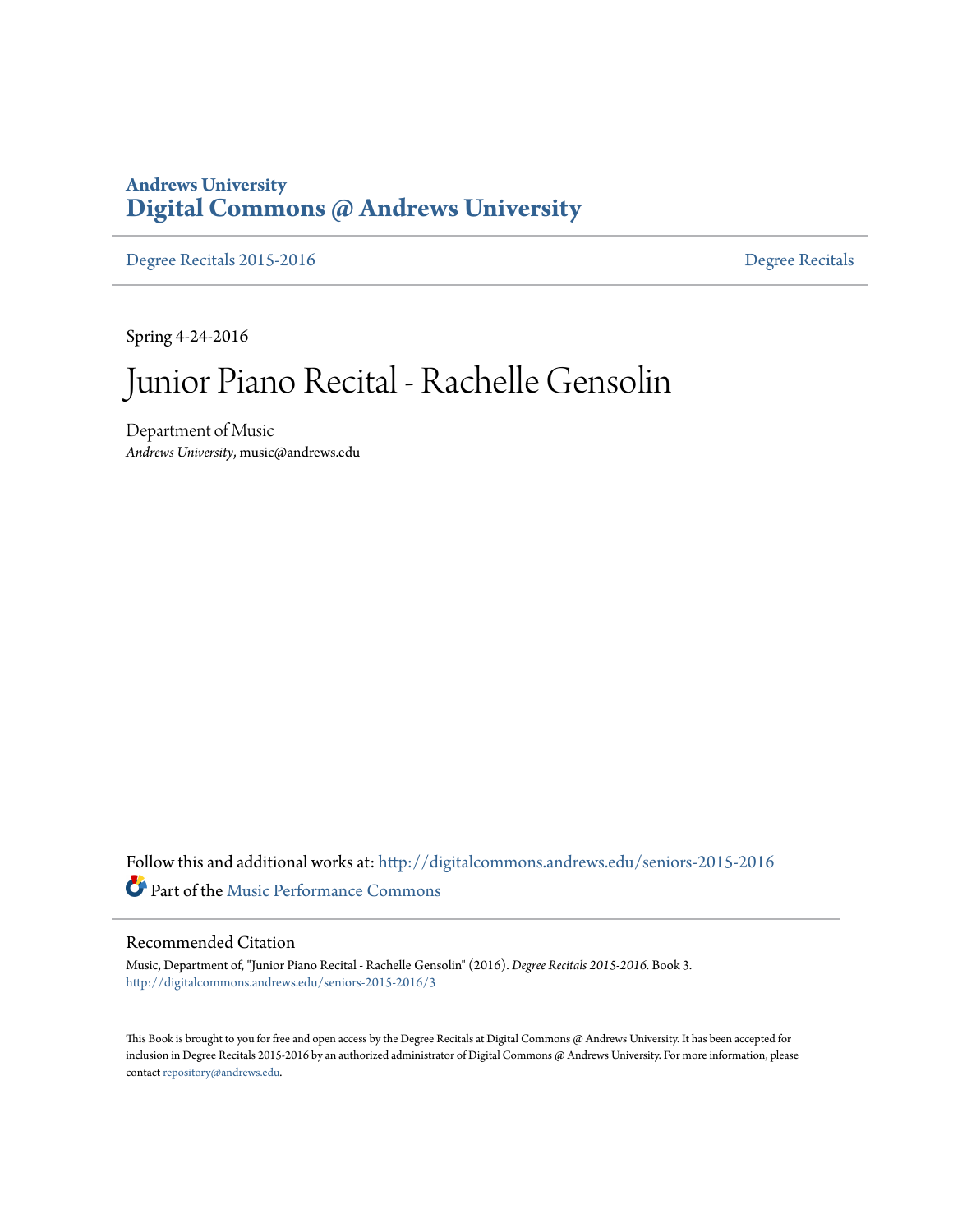

PRESENTS

# Rachelle Gensolin Junior Piano Recital

*Sunday, April 24, 2016—4 p.m. Howard Performing Arts Center*

Fantasiestücke, Op. 12.............................................................................................................Robert Schumann *Des Abends (In the Evening) (1810–1856) Aufschwung (Soaring) Warum? (Why?) Grillen (Whims) In der Nacht (In the Night) Fabel (Fable) Traumes Wirren (Dream's Confusions) End vom Lied (End of the Song)*

Intermission

Toccata in G minor, BWV 915........................................................................................ Johann Sebastian Bach *(1685–1750)*

Sonata in A Major, op. 101, no. 28.................................................................................. Ludwig van Beethoven *Allegretto ma non troppo (1770–1827) Vivace alla Marcia Adagio, ma non troppo, con affetto Allegr0*

**In partial fulfillment of the requirements for the degree of Bachelor of Music degree in Piano Performance. Rachelle Gensolin is a student of Chi Yong Yun.**